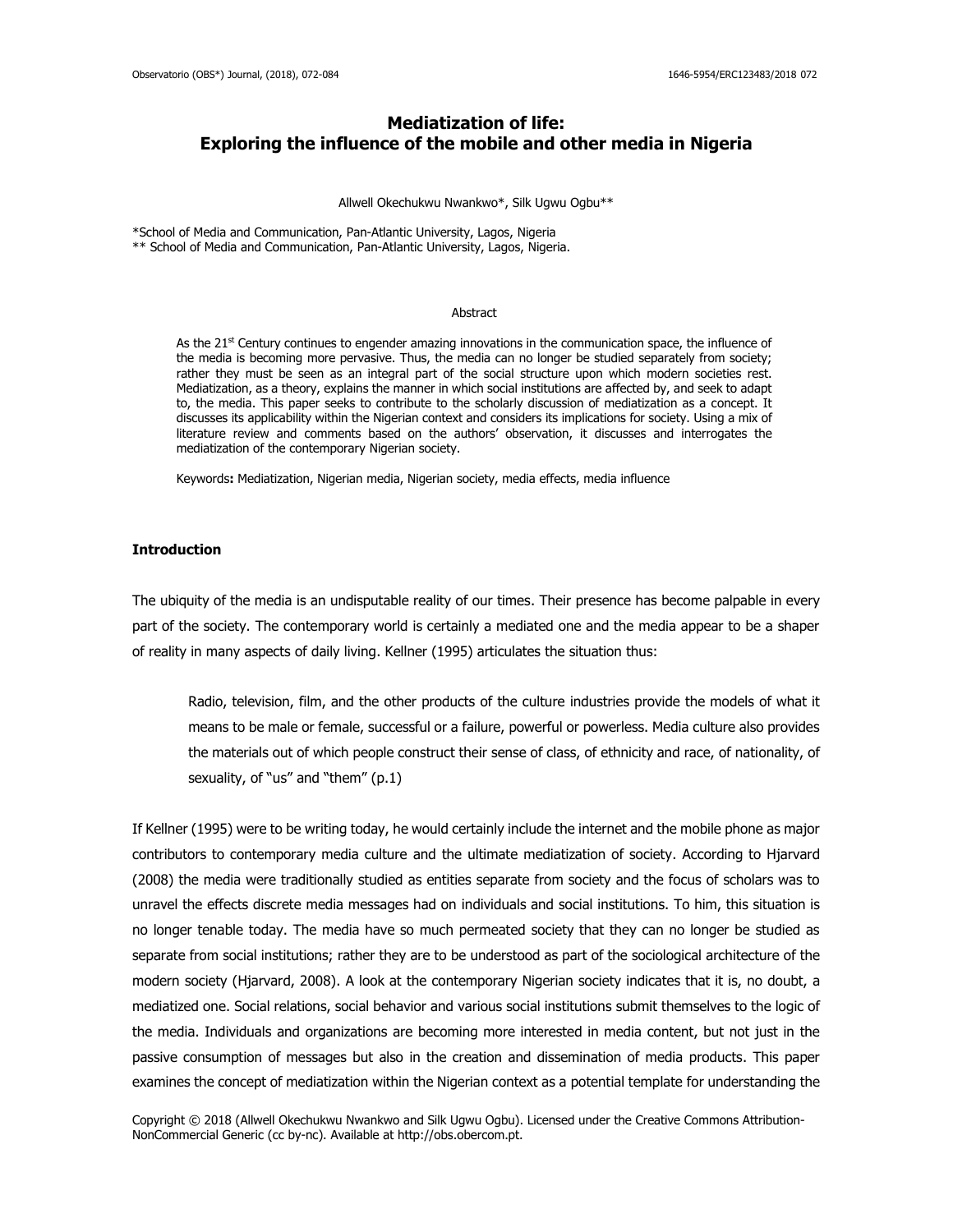dynamics in other African societies and explores the different ways developing countries can manage the effects of mediatization as players in the proverbial "global village."

# **Mediatization Defined**

Mediatization has gained currency as a very important concept among scholars who wish to understand the influence the media exert on society, a situation that has spawned numerous conferences, books, seminars, articles and case studies (Ampuja, Koivisto & Valiverronen, 2014). The theoretical immanence of the concept can be deduced from the multiple locales of its emergence and development which includes Germany, the Nordic countries, the United Kingdom and some international scholarly collaboration (see Krotz, 2017). The debates it has engendered also position it as a concept too important to be ignored by both its proponents and opponents. We shall return to the debates presently. As a term, "mediatization" has been regarded as "ungainly" and "awkward," especially to the trained ear of a native English speaker; yet this terminologically strange animal can be justified if it helps scholars of varied backgrounds understand the common issues of their discipline (Couldry & Hepp, 2013). Hjarvard (2008) defines mediatization as "the process whereby society to an increasing degree is submitted to, or becomes dependent on, the media and their logic." He further characterizes this process as inherently dualistic as the media have not only become an integral part of the activities of other institutions but have also attained the status of social institutions on their own. He submits that "media logic" is a referent of the technological and institutional operational methods of the media, including the way they gather and distribute information within certain parameters or rules. Thus, media logic – or the media's *modus operandi* - influences the very content of communication, the nature of social relations and the sender and receiver of messages. The extent of this influence may vary from one society to another. Stromback (2008) further develops the concept of media logic to mean "the dominance in societal processes of the news values and the storytelling techniques the media make use of to take advantage of their own medium and its format, and to be competitive in the ongoing struggle to capture people's attention." With specific reference to the mediatization of politics, he identifies some of the techniques inherent in media logic to include simplification, polarization, intensification, personalization, visualization, stereotypization, and the framing of politics in particular ways. Submitting to the logic of the media, therefore, implies a conscious effort by society or its institutions not only to depend on the media for communicative purposes but also to design or frame communication in terms that conform to the media's modus operandi. According to Hjarvard (2008), when politicians frame or polarize issues in such a manner as to give them a better chance of being covered by the media, they are simply submitting to the logic of the media. Also in the corporate world, organizations submit to the logic of the media by organizing events or issuing press releases that place emphasis on those issues and developments that they consider to be of interest to the media. A fairly simpler way of conceptualizing mediatization is to regard it as a situation in which "other institutions to an increasing degree become dependent on resources that the media control, and they will have to submit to some of the rules the media operate by in order to gain access to those resources" (Hjarvard, 2008). Thus in a mediatized world, the logics of other social institutions are influenced by the logic of the media (Hjarvard, 2013).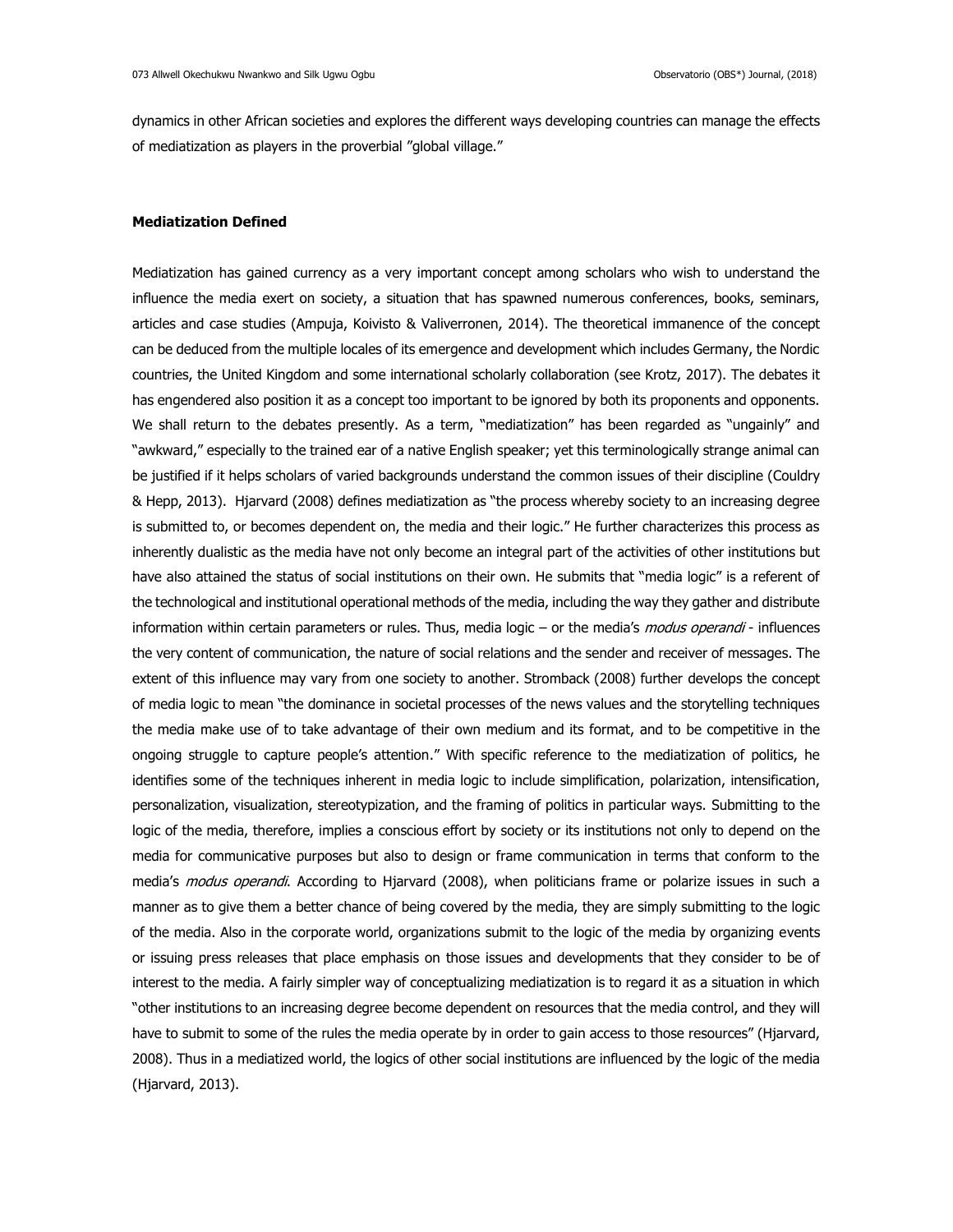As mentioned earlier, Hjarvard (2008) points out that although there was a time the media were seen as distinct from culture and society, such a distinction no longer has merit in the contemporary world. His reason is that both society and culture have been so permeated by the media that separating the media from society and culture is no longer helpful. To him, the key task should be a desire to understand how social and cultural institutions have metamorphosed in response to the pervasive influence of the media. According to Krotz (2017) who, by the way, spells the concept as "mediatisation," the approach emerged as a result of the transformations that the media themselves were going through as a result of the embeddedness of the computer infrastructure in media systems and the corollary transformative impacts these were having on everyday life. These impacts were noticeable at the micro, mezzo and macro levels such that the media were becoming central to everyday human activities. It is in the light of these transformations that Krotz conceptualizes mediatization as "the concept of the reconstructive analysis of today's media-related transformations, together with respective social transformations of everyday life, culture and society."

To contextualize the criticality of mediatization as a theory of the role of the media within society and culture, Hjarvard (2013) clearly distinguishes it with, and conceptually demarcates it from, the two research paradigms that have dominated communication studies. The first, is the "effect paradigm," which tends to study the influence of the media by researching "what 'the media do to people'" (p.2). The second paradigm is audience research which situates the influence of the media in the context of the ways people use the media or "what 'people do with the media'." Significantly, both paradigms seek to situate the influence of the media within the context of specific media messages or communicative events as they relate to individuals or a group of individuals. These paradigms, no doubt, are valid approaches to the study of the influence of the media. They have had their day – and perhaps still have a role to play in the field of media studies for a long time to come. This paper, however, adopts the view that these paradigms take a narrow or micro view of media influence by casting the issues in an atomistic mould. On the other hand, mediatization takes a macro view of media influence on society and culture. It does not seek to situate media influence within the narrow confines of specific messages but seeks to unravel the transformational role of the media in reconstituting social relations and interactions between various institutions of society, thus defining social reality and changing patterns of social intercourse (Hjarvard, 2013).

It is important to point out that mediatization is not yet a neat theoretical construct, with consensual acceptance by scholars (Krotz, 2017). It has its critics. Significantly, even among its proponents, there exist divergent views about the "emergence and development of the mediatization process," the discourse of which Deacon and Stanyer (2014) have reviewed. In fact, it has been suggested that despite attempts at empirically grounding the concept, most of the research has relied on "presumption rather than a demonstration of historical change" (Deacon & Stanyer, 2014).

In a way, Hjarvard's (2008) approach constitutes a reasonable ground on which to assay a discussion of a theory of the influence of the media in contemporary Nigerian society. Rather than deny or de-emphasize the influence of the media in the contemporary world, a quest for a deeper comprehension of media culture and its embedded signification appears to be a more pragmatic strategy. The question may arise: how can we measure mediatization? It is important to state that the purpose of the mediatization theory is not to quantify the influence of the media on social institutions. It is a analytical framework for explaining social reality. As a "high-level societal metaprocess," mediatization and its claims are to be grounded in evidence but may not be amenable to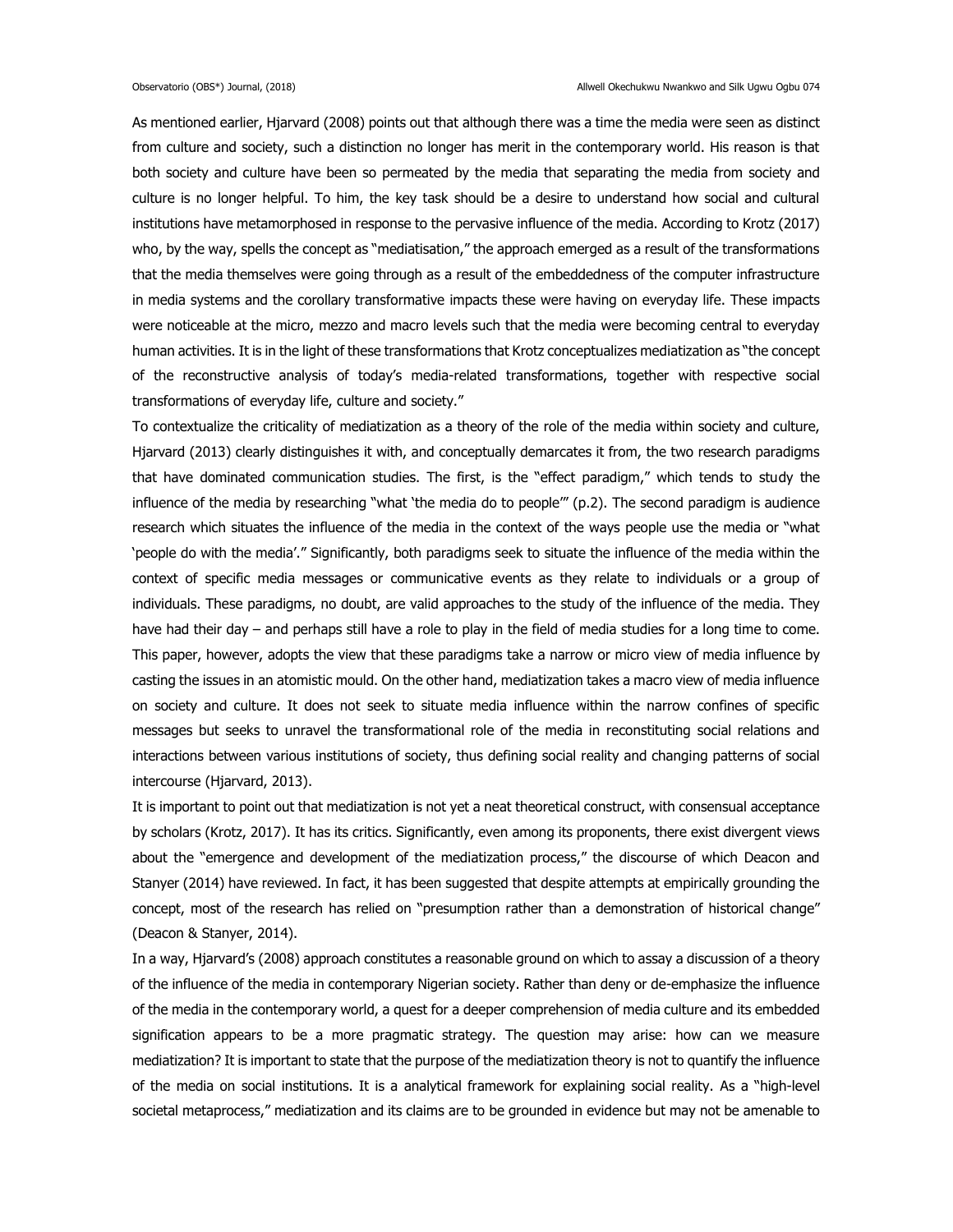"event-event causation" experimental protocols in the same way nobody seeks to test the claims of globalization and individualization (Lunt & Livingstone, 2016). This argument rests on putting mediatization on the same pedestal as globalization and individualization. This valorization of the concept has been regarded as "not legitimate" while the thinking that mediatization constitutes a paradigm shift has been regarded as "imperialistic and hubristic" (Deacon & Stanyer, 2015). Our purpose here is neither to recount, nor participate in, the debate, but simply to signpost the existence of a critical scholarship that perceives mediatization differently. For a review of the robust debate, Deacon and Stanyer (2014, 2015), Hepp, Hjarvard and Lundby (2015), Lunt and Livingstone (2016) constitute a fair start. From the debates, some clear viewpoints that merit attention emerge. First, mediatization needs a definite conceptualization in order to save it from becoming everything to everyone. Second, claims of mediatization need to be evidentially solid even if not at granular level. Third, scholarship can be media-centred without becoming media-centric; the point is that the mediatization is an open concept that itself also draws from other social metaprocesses (Krotz, 2017). In fact, it has been suggested that, rather than a metaprocess itself, mediatization should be viewed as a process that exists within the metaprocesses like globalization, individualization, commercialization, enlightenment, liberalism, capitalism and industrialization (Kortti, 2017). Fourth, social change results from the interplay of several forces, of which the media constitute one. Any attempt to privilege the media as the ultimate source of social transformation only falls for a simplistic – even deterministic – account of social flux. Our submission is that, despite the conceptual shortcomings pointed out by its critics, mediatization remains an analytical lens through which to view the omnipresence and influence of the media in various facets of society. In fact, in historicizing mediatization, Krotz (2017) points out that it is a broad, long-term process that has been there all along in various societies depending on socio-environmental factors and it could be applied to account for historical developments in media and communication.

### **Mediatization of Everything**

As has been noted, the media have become omnipresent institutions whose large footprints etch the sands of society and culture. A number of studies and scholars have sought to cast a sweeping glance at the aspects of life that have been mediatized – and the list seems endless. Hjarvard (2008) points out aspects of life that have witnessed a substantial influence of the media in the way they are organized. Some of these include: politics, culture, human communication, conflict, marketing and consumer culture, research, education, science and sociology, among others. Even the upbringing of children within the family context has also received some form of influence from the media. According to Johan Fornas (cited in Kaun & Fast, 2014):

In all fields of culture, the presence of the media changes the rules of aesthetic creation, dissemination and the use of sound, images and texts. To a high degree, mediatization affects reading, the book industry and the school, listening and the music industry, the theater, film and visual culture in both fine-arts and popular culture (p.10).

In a similar vein, Hjarvard and Petersen (2013) note the complete permeation of cultural practices by the media, which has put the mediatization of culture on the same pedestal as the globalization and commercialization of culture. They opine that this trio has brought everyday culture and high art into new social contexts, not only making them accessible to a greater number of people, but also transforming the nature of the cultural practices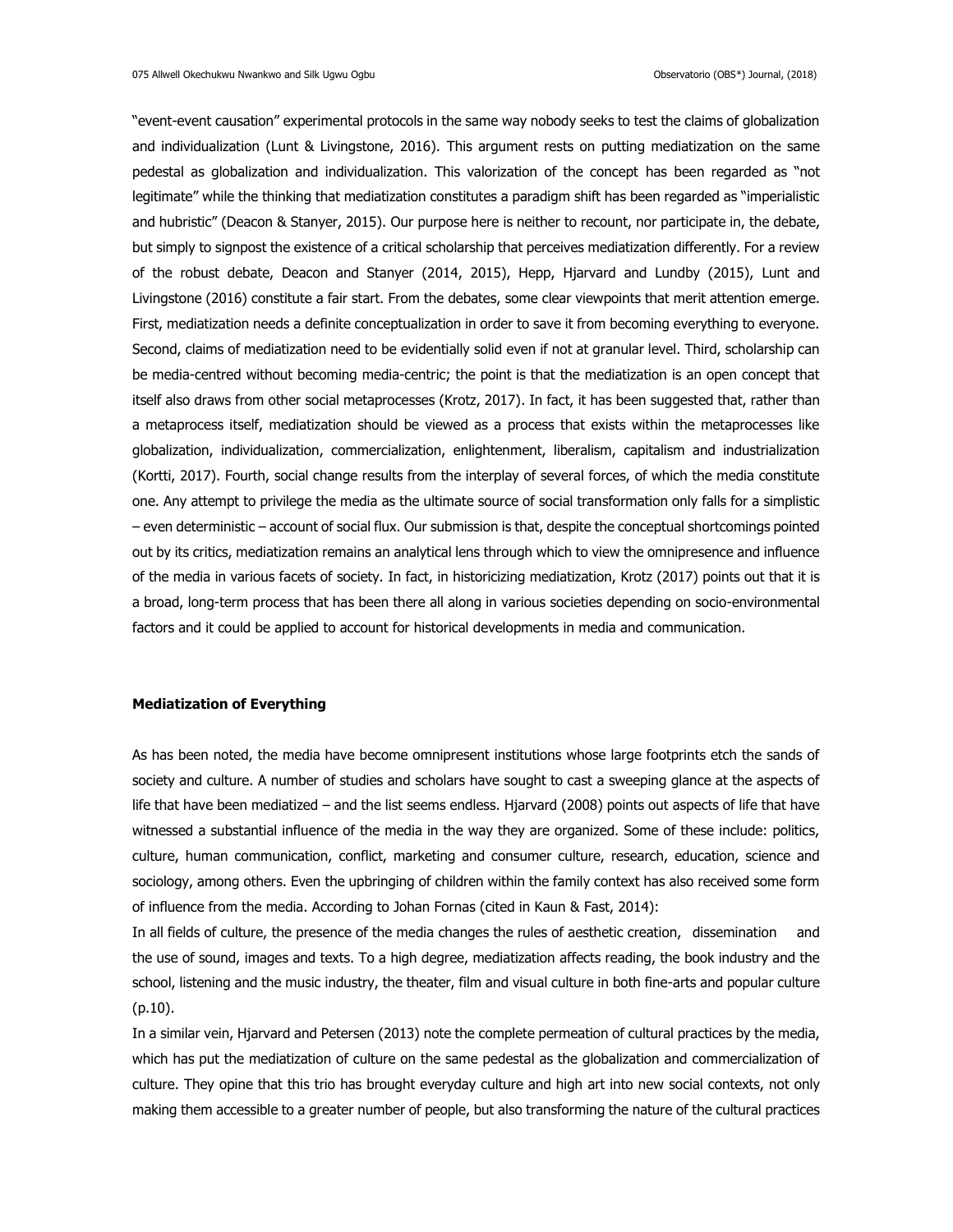referred to. In a rather interesting synoptic work, Kaun (2014) summarizes the works of various scholars who have studied the mediatization of distinct facets of life. Although we may not be able to review the summaries, it suffices to note that the impact of mediatization continues to engage the interest of scholars, especially as it pertains to issues as diverse as identity, migration, sexuality, body, gender, morality, norms and values. Kaun (2014) also identifies some of the studies focused on how new practices have developed around the use of media such as the mobile phone and the internet – two media forms that have, in the last few years, become embedded in the daily lives of people and will most likely continue to fan the embers of mediatization in the years to come. This article discusses these issues from the Nigerian standpoint. It explores the manner in which mediatization reconstitutes the interplay of the media and other social institutions, with consequences for society. In that regard, it uses a review of relevant literature and the personal observation of the authors to illustrate and interrogate the implications of the mediatization of the Nigerian society.

# **The Nigerian Media Landscape**

Some fairly recent studies have indicated that Nigeria has about 150 daily newspapers, a good number of which are community-based (Okoro 2012), 164 radio stations and 135 television stations (National Bureau of Statistics, 2010). At the same time, there are over 150 million mobile phone connections (NCC, 2016) owned by 86 million unique subscribers (GSMA, 2016). Doubtless, the mobile phone has become an essential communication device. Although it was originally made for speech communication, the mobile phone of today is used for various purposes which include accessing other media and even the practice of journalism (Clark, 2013). Moreover, contemporary media culture is now characterized by technological convergence, individualized interactivity and mobility (Drotner, 2005; Tobias, 2015), driven largely by the mobile phone. This state of affairs virtually positions the mobile phone as a culmination of mediality, perhaps a "super medium." It is the view of this paper that the pervasive use of the mobile phone worldwide best exemplifies the mediatization of our world. This is more so when it is considered that virtually all the media converge seamlessly on the mobile phone. It is pertinent, therefore, to explore further the saliency of the mobile phone in the contemporary society

Indeed, the mobile phone is perhaps the most pervasive personal possession in the entire universe (Jayawardhena, Kuckertz, Karjaluoto&Kautonen, 2009). Although originally designed for mere speech communication between people, advances in technology have invested it with additional capabilities such short message service (SMS), multimedia messaging (MMS), web browsing, mobile TV, navigation and video calls (Jayawardhena, Kuckertz & Karjaluoto, 2009). It will be quite in order to expect newer mobile phone models to sport additional functionalities and capabilities that would dwarf the really "modest" computing powers of the mainframe computers of the 1980s.

The mobile phone has become an intimate personal object, that is lightweight and always in the company of the owner. "Nomophobia" (no mobile phone phobia) is the neologism for the addiction to the mobile phone (Piper, 2013). A recent report indicated that on the average, a mobile phone user checks their device at least 150 times daily, while over 500 million pictures taken with cellular phones are shared daily online (Stern, 2013). Some people keep their phones very close to their body, including in brassieres, head scarves and pockets (Flavio, 2015). There is no doubt that the mobile phone has become such an important part of daily life that some people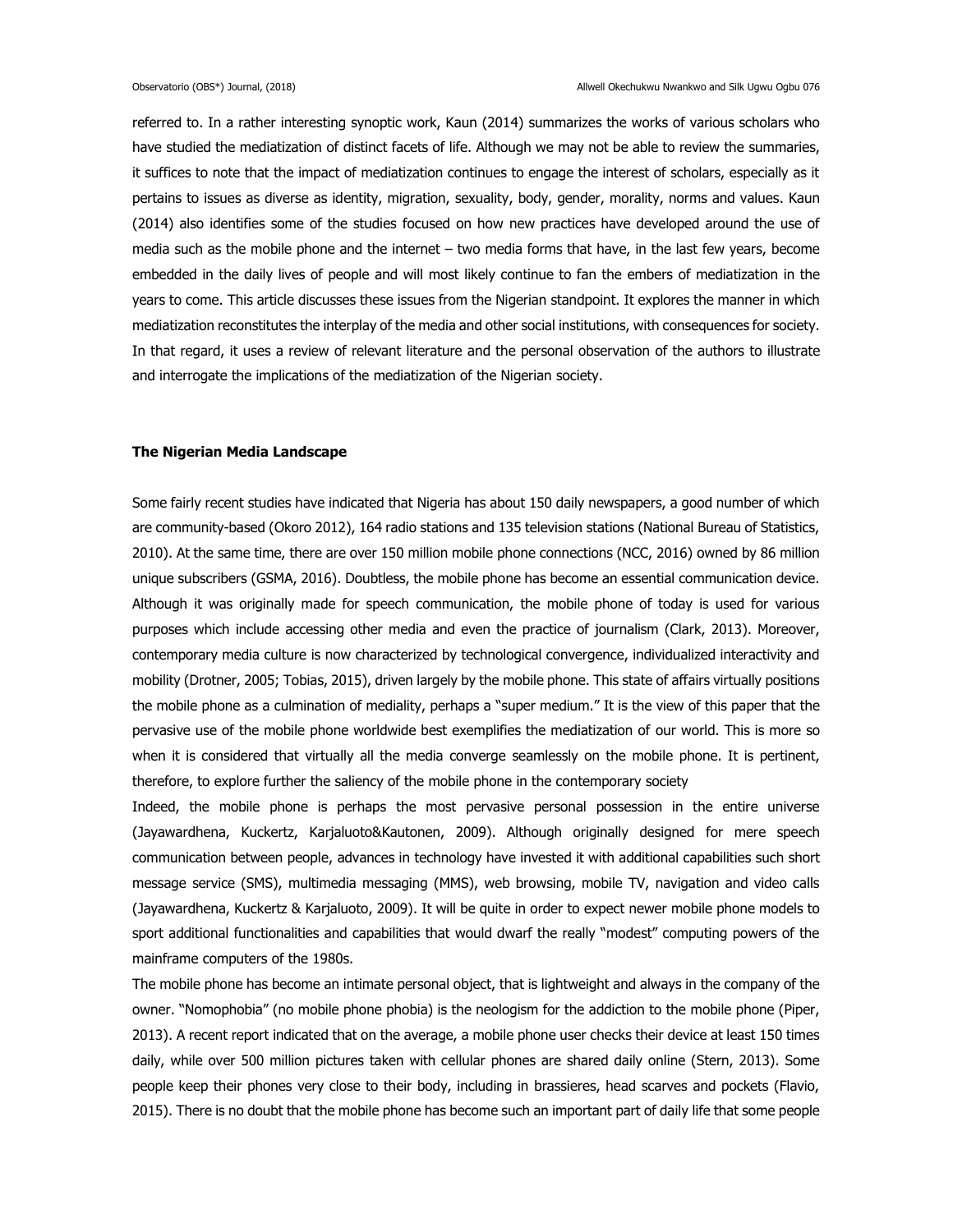have reported that they would feel uneasy or anxious if they went out without their phone, and would most likely return home to fetch it (Sugiyama, 2013). Indeed, a growing number of studies indicate that the mobile phone is increasingly being considered a part or an extension of the user's body (Campbell, 2008; Campbell and Park, 2008; Fidalgo, Telleria, Carvalheiro, Canavilhas and Correira, 2013; Ilharco, 2007; Sugiyama, 2013). This is not entirely unprecedented in the conceptualization of media influence. McLuhan (1994) had stated that "all media are extensions of some human faculty – psychic or physical." As a medium of communication, the mobile phone has become increasingly indispensable. Indeed, it can be described as one of the most conspicuous artifacts in the mediatization of society. This is because the mobile phone is probably the most important medium available to humanity today. Its multiple functions also include sending and receiving messages, shooting videos, taking pictures, accessing the Internet, conducting online banking, among others (Clark, 2013). Owing to its multifunctional nature, the mobile phone enables the distribution and re-distribution of content across other media platforms such as newspapers, magazines, television, radio, movies and books. For a country like Nigeria where nearly 60% of those with Internet access get connected through their mobile phones (GSMA et al., 2012), the importance of this medium in society cannot be underestimated.

### **Mediatization of the Nigerian Society**

Hjarvard (2008) regards mediatization as a non-universal process which may not characterize all societies. He views it as primarily a phenomenon that is manifested mostly in "modern, highly industrialized, and chiefly western societies" in Europe, USA, Japan, Australia, etc. Although he posits that with the march of globalization, more cultures and regions will come within the grip of mediatization, there is no strong evidence that Hjarvard's attempt to tie mediatization to industrialization or even the level of development of a given society has an empirical basis, considering that in highly remote areas of Africa, mediatization is redefining social institutions and interactions, through the instrumentality of the mobile phone, even among the uneducated folk. For example, in East Africa, the mobile money service has transformed the concept of money and banking such that even semi-literate populace use their mobile phones to execute all forms of transactions from the purchase of mobile phone credit to payment for consumables. For instance, the mobile phone is widely used in Kenya, although the country is regarded as poor (Mwithia, 2015). The country's mobile phone penetration of 75% is higher than the Sub-Saharan Africa average of 65% (Wyche, 2017). Both city and slum dwellers widely use the mobile for various purposes. Perhaps, most significantly, the greatest impact of the mobile in Kenya is on transaction culture. Mobile telephony helped Kenya develop what is, perhaps, the world's most successful mobile payment service, MPESA, which was launched in 2007 by Safaricom (Aker & Mbiti, 2010).

In Nigeria, as in Kenya, the mobile phone has changed the concept of social interaction from a largely face-toface encounter to a digital experience with about the same measure of immediacy associated with physical presence. For some people, the mobile phone constitutes a "window for seeing the world" and it helps them organize their lives. Today, in Christian religious circles, prayers are not only sent as text messages, but also made through a mobile phone call. Congratulatory messages are now sent through the mobile phone, while husband and wife coordinate their affairs on the mobile phone. Some of these uses of the text messages have been explored by Chiluwa, Chimuanya, Ajiboye and Peter (2015) in their study on the use of the mobile phone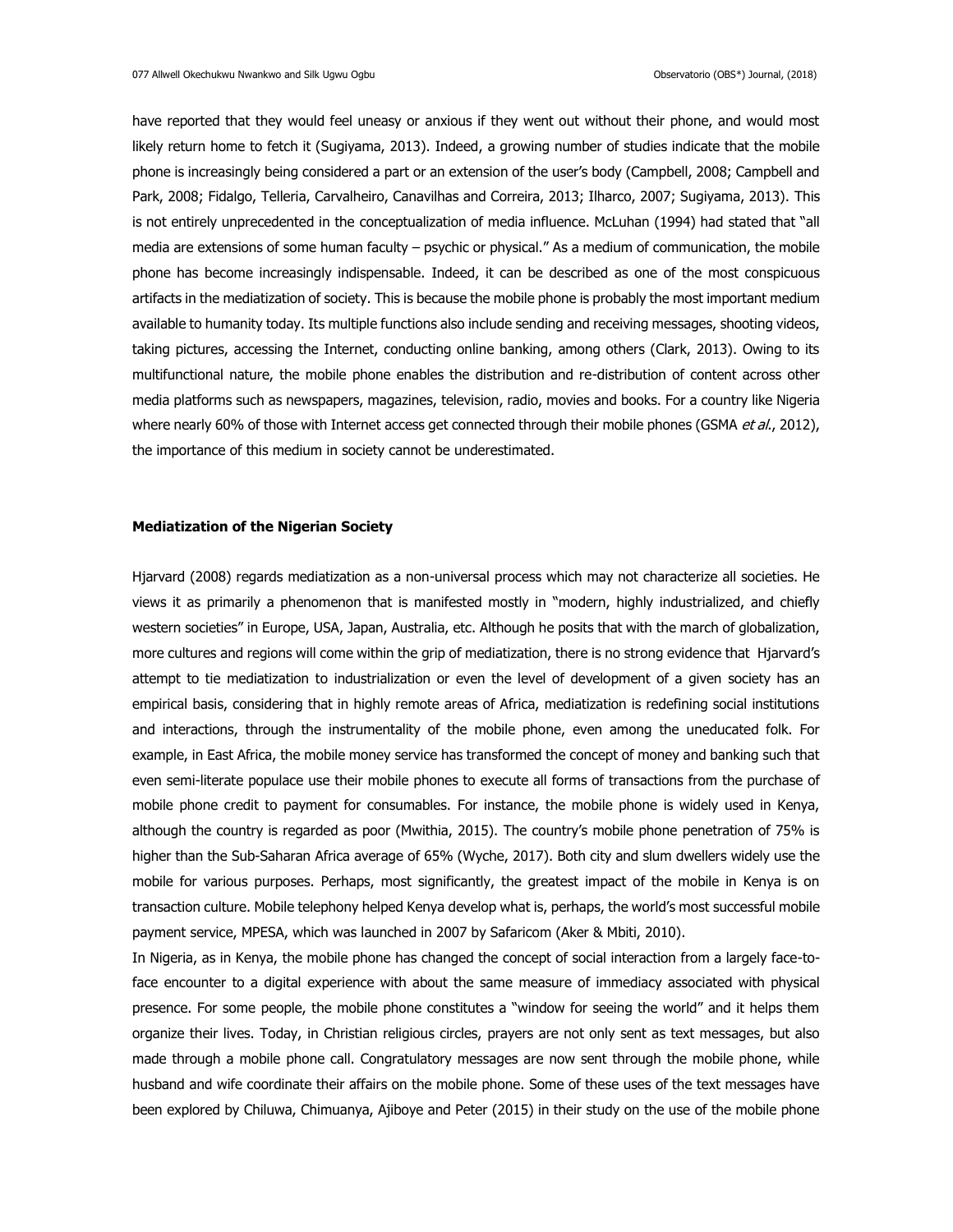to build and sustain relationships. Within the family, the media, especially the mobile phone and social media, are equally reconstituting interactions. The mobile phone enables family interaction through social media platforms like Facebook, WhatsApp and Blackberry Messenger, among others. However, the influence of the media on family life and communication is also raising some concerns. There are concerns that the media often interfere with family time together, as the TV, for instance, may not only hinder family interaction but can also be used to avoid talking altogether (Wilson, 2004). In the case of the mobile phone, there is a fear that the constant use of the device creates in family members feelings of frustration, distance and a sense of being ignored (Oduor et al., 2016). Family members often learn about family issues from the media, which projects particular and often unrealistic views of the events. It is also becoming very common for intimate relationships to be formed through social media, the internet or a mobile phone (Khunou, 2012), a development that affects the critical social institutions of marriage and family and often times, putting them in danger. Smith (2006), for instance, demonstrates how the mobile phone is often used to develop and foster pre- and extra-marital sexuality.

Perhaps more significant is the role mobile phones now play at the macro level. We will take a quick sample of studies exploring this. Baro and Endouware (2013) capture the situation in these terms: "When you stand at a busy Lagos street corner for 10 minutes, you cannot count the number of commuters and pedestrians both making or receiving calls and those engaging in retailing recharge cards. Mobile telephony is one of the information and communications technologies (ICTs) that is reshaping and revolutionizing communication in an increasingly global village." In their study of the Niger Delta region of Nigeria, they reported that even people living in rural communities were increasingly depending on the mobile phone to communicate with family and friends, support their livelihoods, access the internet and interact with contacts on social media, among other things. In a similar study, Ogunniyi and Ojebuyi (2016) explored the use of mobile phone by farmers in some South-West states of Nigeria. The farmers reported that their incomes had improved owing to their use of the mobile phone to reach buyers (which reduced transport cost and time), access market information, purchase agricultural inputs and obtain information on new farming methods. Gilbert's (2018) ethnographic account of the mobile phone culture of Calabar's young ladies reveals, on its part, a complex tapestry of youthful dexterity in creating and recreating their worlds both within and away from the quotidian realities of their socio-economic milieu. To such youth, the mobile becomes a connector that, at the same time, affords the user the freedom to create a healthy distance in relationships. Earlier, Smith (2006) had studied the use of the mobile phone in South-East Nigeria as a status marker, negotiator of social praxis and a business enabler. In concrete terms, the mobile phone has also contributed to the mediatization of the Nigerian public space, a topic that has received little attention in scholarly discourse. The reality is that the Nigerian public space has become a mediatized one as the mobile phone appears to have become a frontstage object at public gatherings, used in various ways by different people for various purposes (Adesugba, 2017). Interestingly, people effortlessly use their mobile phones without seeking the permission of those around them (Adesugba, 2017). Again, in Nigeria today the mobile phone has also become an enabler of participatory democracy. Olokesusi and Aiyegbajeje (2017) show clearly how electronic communication devices, especially the mobile phone, have permeated the political process right from electioneering campaigns through election monitoring to post-election project monitoring in a metropolis like Lagos. The mobile phone can now be deployed in various ways to serve the purpose of democratic governance. Sadly, it can also equally be used for selfish manipulations of the democratic process.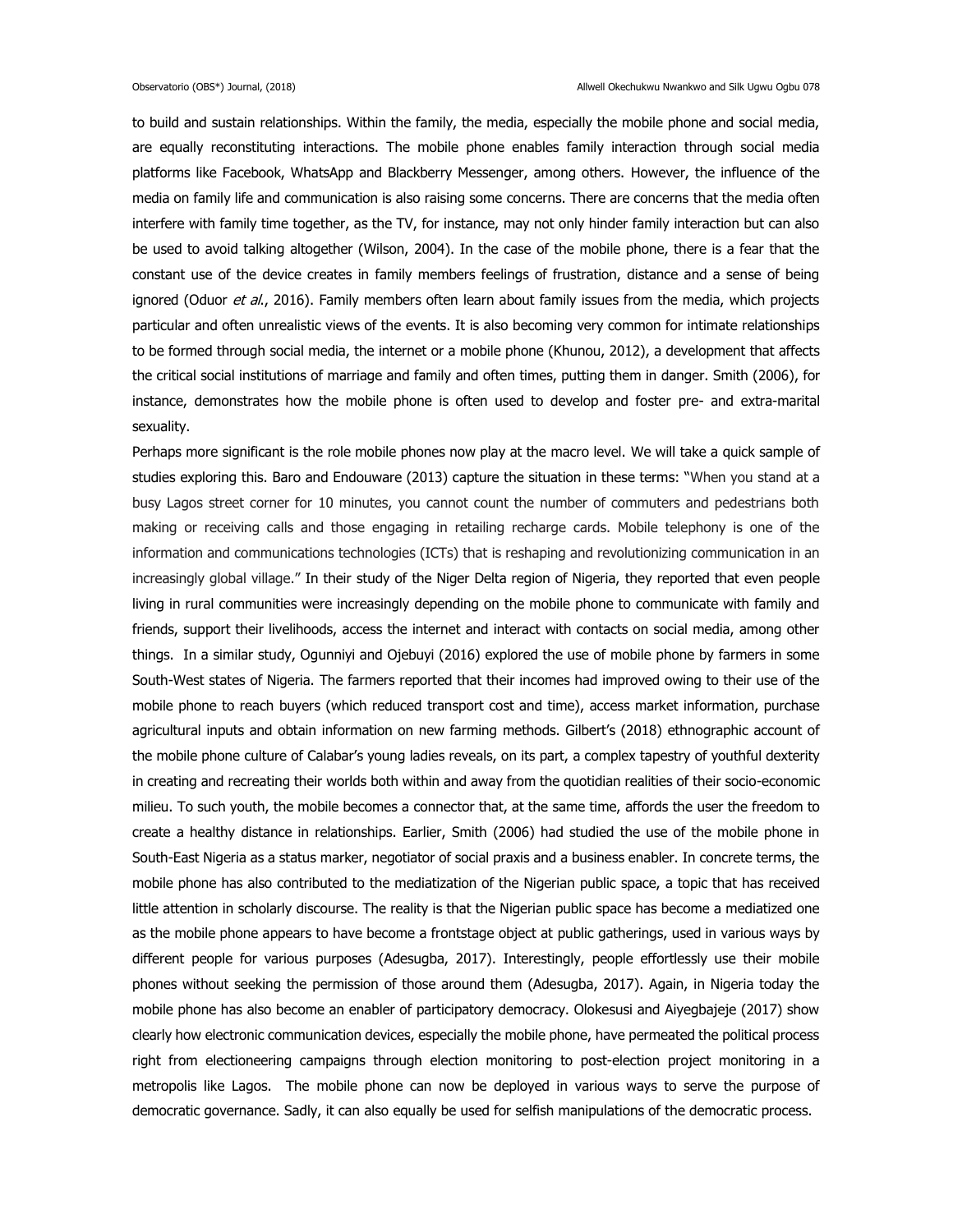In Nigeria, the mediatization of the society is visible even to the casual observer. Let us briefly consider the case of the social media. According to Africapractice (2014) "social media practices have materialized in unprecedented capacities. They've led to revolutions, encouraging the demand and monitoring of best practices during elections and are also contributing to a larger dynamic of promoting growth on the continent through accountability and conversation." The same study notes that over 50 million Nigerians have access to the Internet, 72 percent of whom were already active on social networking sites as at 2013. So how impactful have social media been? Let us take a closer look. When the government of President Goodluck Jonathan unilaterally removed fuel subsidy on new year day in 2012, Twitter, a social media platform, was used as a mobilization tool for the 'Occupy Nigeria' protests (Africapractice, 2014), which eventually got the government to reverse itself. Similarly, in 2011, a mobile app, 'Revoda', was successfully used to monitor the general elections in order to make them free, fair and transparent (Africapractice, 2014). The perceived impact of the social media has been such that a lot of sub-national governments and politicians now use them as engagement platforms for reaching their target constituents. Furthermore, it has transformed the practice of journalism as many journalists engage with their audience through social media while the practice of citizen journalism has equally blossomed (Africapractice, 2014). The concept of citizen journalism is an offshoot of the ubiquity of the media and the availability of inexpensive content sharing tools. This is also a case of mediatization, which has now turned the audience into the gatherer and disseminator of information (Anaeto, 2011). With just a mobile phone, the citizen journalist has a note-taking device, a voice-recorder, a camera and video-camera all rolled in one. Aside their professional training, the professional journalist could hardly have been better equipped. Perhaps the influence of the media and citizen journalism can be illustrated by the uncanny story of Olajumoke Orisaguna, the Nigerian bread seller who turned a celebrity (Ayo-Adeusi, 2016). Olajumoke, with her "pyramidal" load of bread was caught by TY Bello, popular Nigerian photographer, during a photo shoot with a hip-hop artiste in Lagos. Fortuitously, Olajumoke's picture became an instant rave when it hit the social media. The virality of the Internet propelled the illiterate, struggling bread-seller into overnight stardom as a model. She became rich instantly. This type of rags-to-riches story would have been far-fetched even 20 years earlier. Olajumoke's story illustrates the way social media reconstitutes social relations and levels the playing field for different actors from different social strata.

From the political angle, it could be argued that the mediatization of politics in Nigeria even preceded such developments in the West. The Nigerian press was in the vanguard of the fight for the country's independence and played a prominent role in conscientizing and mobilizing Nigerians toward the fight for independence from the colonialists. Although they probably did not set out to do so, Ibraheem, Ogwezzy-Ndisika & Tejumaiye (2015) appear to support this position. Their account of the struggle for independence and the post-independence role of the Nigerian media clearly identified Nigeria as a front-runner among mediatized societies. Equally significant is the fact that the coming of the internet and social media has transformed not only politics but also governance. Politicians and public office holders are increasingly giving account of their stewardship to the masses over the social media. Many political leaders in Nigeria now have social media accounts, including the president, Muhammadu Buhari. Buhari's twitter handle (@MBuhari) indicates that he joined twitter in December 2014. As of February 10, 2018, he had tweeted 2,700 times (averaging over two tweets per day). He also had over over 1.3 million followers. What does he tweet about? He uses Twitter as a "public journal" of his daily activities and often expresses his opinion on certain issues, such as the hardship Nigerians are facing. Although it could be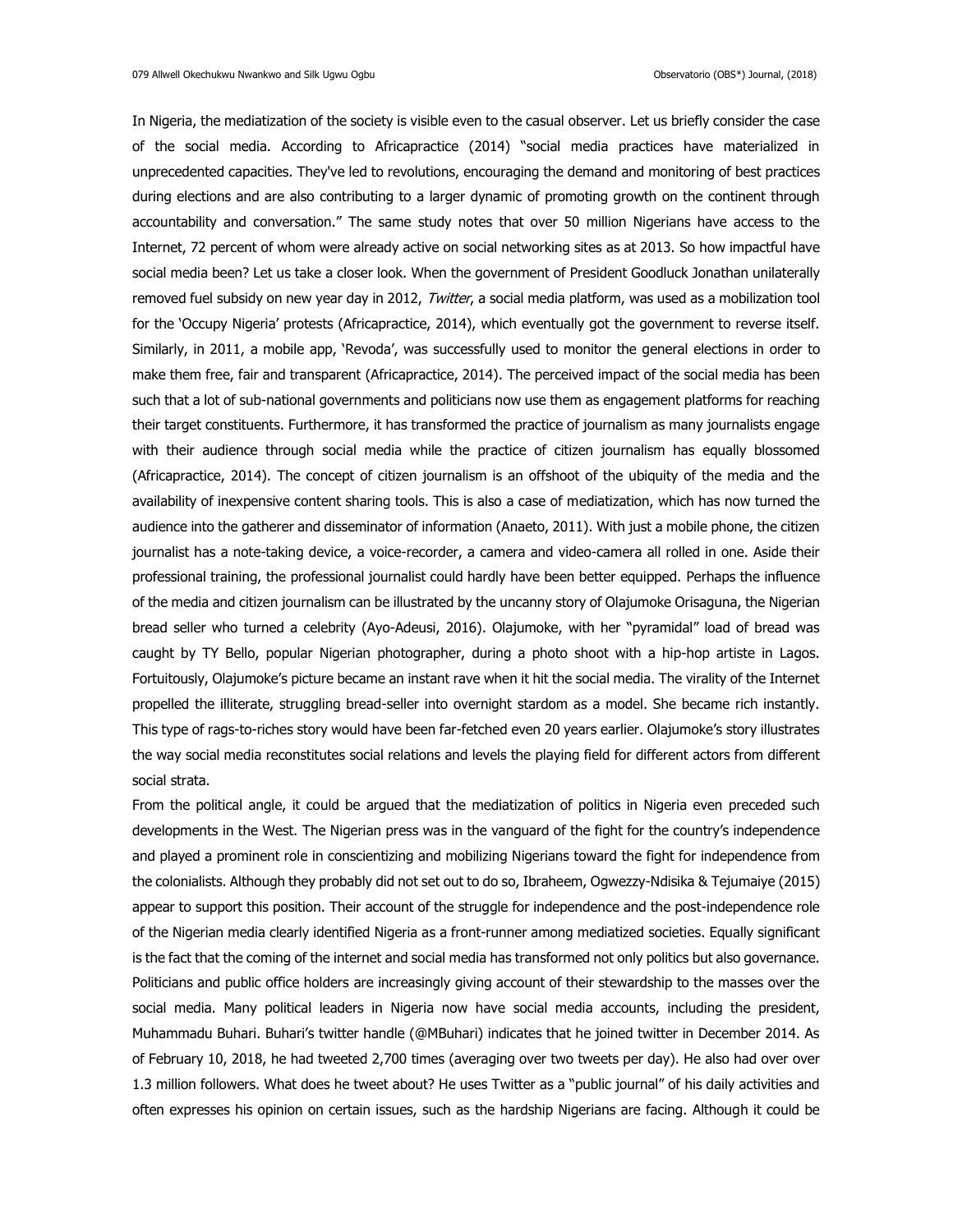argued that there is a retinue of aides who attend to the president's Twitter account, the fact remains that the platform offers Nigerians the kind of direct access to the office of the president that they could not have imagined possible even as recently as the early 1990s.

The course of education has also changed through the instrumentality of the media. In Nigeria, online courses are becoming popular: people can now hold on to their day jobs while studying at their own pace. The mediatization of fashion is another angle that merits some exploration. In a study carried out to understand the (non-)use of *aso-oke*, the traditional Yoruba fabric, among the youth, one reason adduced for the poor performance of the fashion item in comparison with Ankara is that aso-oke is not projected through the media (Olutayo & Akanle, 2009), which implies that young people often take their fashion cue from the media.

Finally, it will be appropriate to discuss, albeit briefly, the influence of the media in the entertainment scene, with particular reference to music. There was a time in Nigeria when the airwaves were filled with foreign music. Today, through the influence of the media, Nigerian music is now played almost exclusively on the country's airwaves. This has helped shore up the popularity of Nigerian artistes even in foreign lands.

### **The Implications for the Nigerian Society**

The mediatization of the Nigerian society has both positive and negative implications. On the positive side, it helps drive openness and accountability within the public sphere. The use of social media and its growing popularity within governance circles is creating more pressure for public officials to explain to their constituents how they are managing the nation's affairs. This pressure receives additional impetus with the growing practice of citizen journalism. At the same time, the openness associated with the mediatization of so many facets of society is not only convenient but also provides a level platform for the ventilation of alternative opinions in public discourse. However, citizen journalism has its drawbacks, especially with respect to the issue of source credibility. Some fairly recent examples will drive this point home. In Nigeria, rumors of the death of some public figures often go viral on social media only for the stories to turn out to be false. Also, in the wake of the Ebola Virus attack that hit Nigeria and other West African countries in 2014, a practical joke sent by someone to a friend claiming that bathing with, and drinking, salt water could cure the disease went viral (Filani, 2014). As a result, two people died and 20 were hospitalized for excessive ingestion of salt (Onyeonoro, Ekpemiro, Abali & Nwokeukwu, 2015).

There is no doubt that at the level of the family, mediatization could support a multi-pronged approach to interactions. It can create a sense of reassurance and perpetual connectedness. Unfortunately, as has been mentioned, such a heavy infusion of the media into family life could also create problems as certain members may feel ignored or abandoned. It may also put more stress on the institutions of marriage and family. In the area of education, the mobile phone and social media can be productively used to enhance academic outcomes through online exchange of ideas and the use of educational applications. At the same time, these platforms could be abused. It has been argued that mobile phones can distract students. A study in Taraba State of Nigeria indicated that students were distracted from their studies by heavy mobile phone use (Rabiu, Muhammed, Umaru & Ahmed, 2016). The same study also discovered that the students were using their mobile phones to download pornographic content. Such behaviour adversely affects academic outcomes and the moral compass of the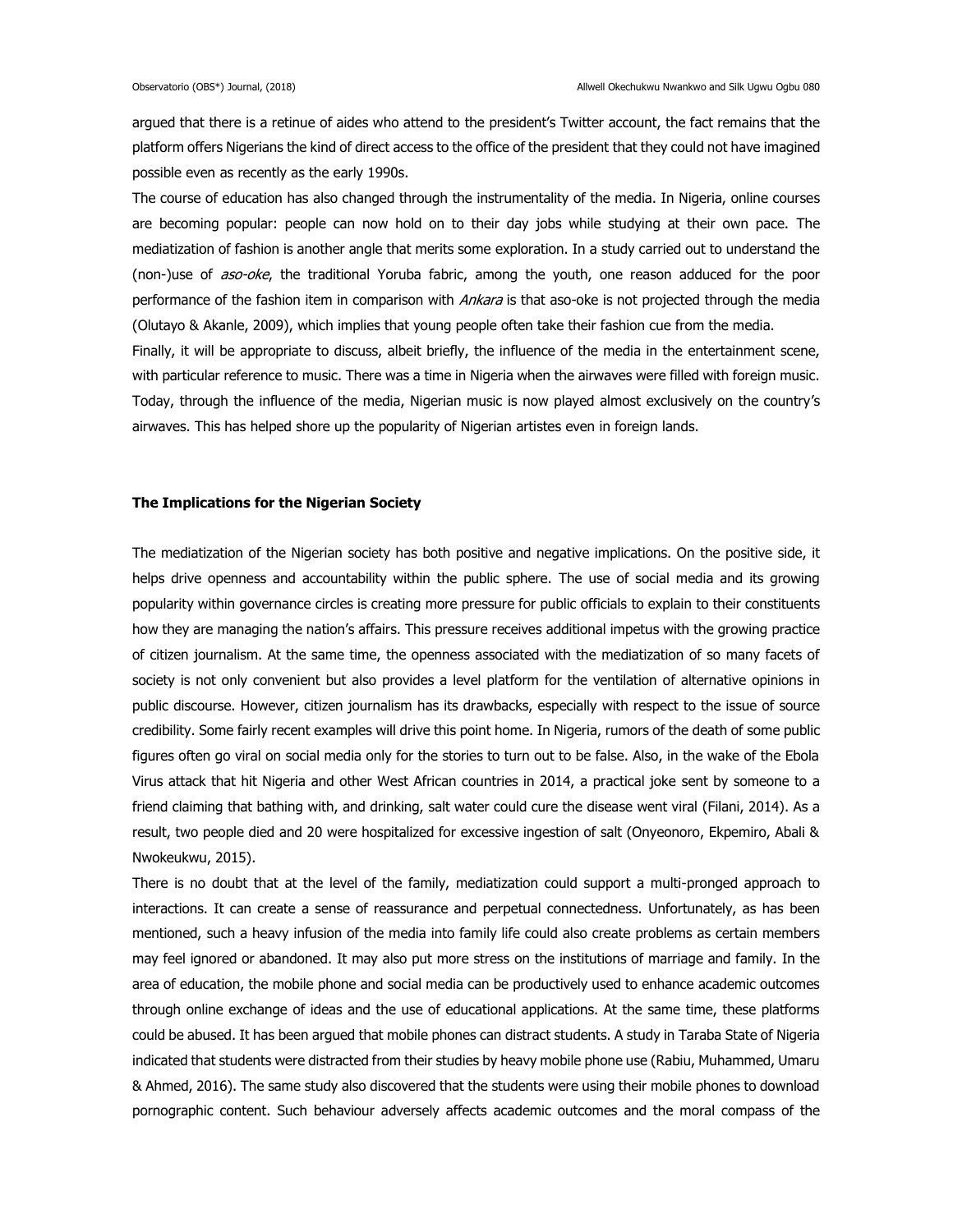students. Finally, the mediatization of politics throws up some ethical issues. It may mean that only the vociferous get heard. Those who fail to push or frame their agenda aggressively through the media may lose out even if they have the best solutions to society's problems. In a mediatized world, the ability to frame issues in a manner that synchronizes with the media logic can easily become a critical game-changer.

# **Conclusion**

By all accounts, the Nigerian society is a media suffused one. Most importantly, the media have also become a veritable means of organizing other social institutions and coordinating their roles within society. These other institutions – politics, education, family, religion, business, among others – appear to have submitted to the logic of the media, with consequences that could be favorable or unfavorable to society. Significantly, the advent of the Internet, mobile phone and social media has largely transformed the conceptualization of the media and their role within society. As new technologies are developed, it is to be expected that the role of the media as social institutions and their influence will keep evolving. There is no doubt that, with time, more facets of Nigerian life will become mediatized.

A deep understanding of the consequences of mediatization can inform institutional response at various levels to harness the positive outcomes of mediatization while minimizing the negative ones. It is important that policy makers understand the implications of the expanding influence of the media and how they are impacting individual behavior and institutional performance so that they can develop proactive strategies for dealing with the situation. As social institutions realign their basic functions to fit the mediatized society and citizens become journalists (concerned more with capturing moments with their camera phones and transmitting same via the social media rather than experiencing or enjoying them), the power of the media is most likely going to rise. Across the length and breadth of Africa, the story is more or less the same. Mediatization is sweeping through traditional African societies like a hurricane while leaders are watching from their mobile phones and other media. The emergence of satellite television and digital media platforms has eliminated geographical walls and all forms of barriers to media content. Nigeria and many other African countries are swamped daily with content from Europe, America and Asia. The battle for cultural supremacy has been on for years on the airwaves. Unfortunately, Africa often appears to be fighting with machetes and arrows when the rest of the world is deploying advanced weaponry. Without a conscious and coordinated effort to tell its own story or propagate its culture to the world, Africa will continue to consume media products from other continents that denigrate its values, or serve as the dumping ground for all kinds of content distributed via the internet and digital media. Given what we know about mediatization today, this development may portend grave danger for the future, especially with regard to the preservation of indigenous traditions. To a great extent, it appears there is no coherent strategy or government initiative driving the media industry in Nigeria. The modest successes of some media organizations, 'Nollywood' and music pop stars are largely attributable to individual endeavors rather than any deliberate plan or government policy. The authors of this paper believe that the stakes are too high for the government to ignore the media sector (broadly defined) and its pervasiveness. Effort should be made to articulate a comprehensive strategy that will guarantee homeostasis. Apart from managing and moderating the engagements between social institutions and the media, government should provide direction and adequate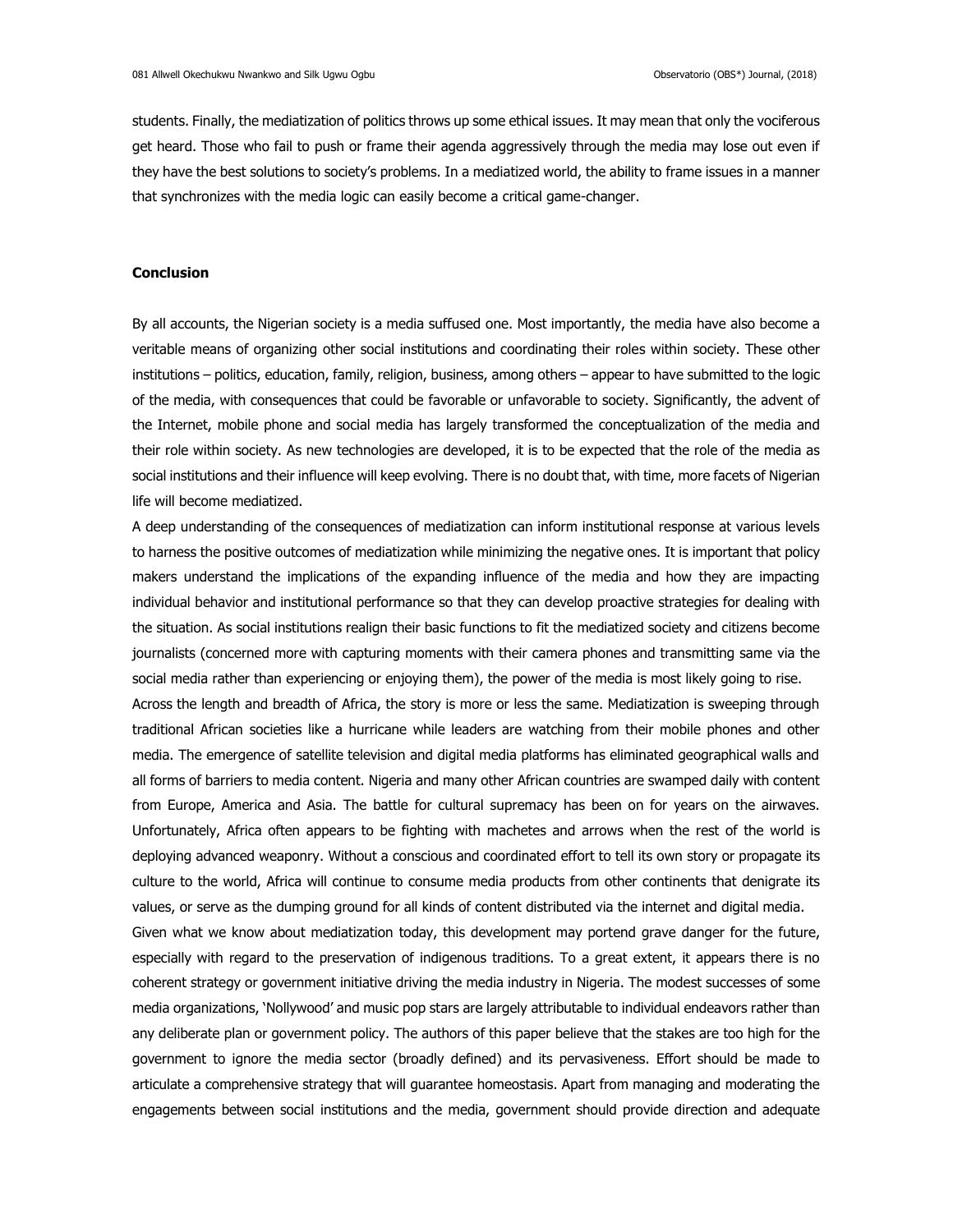support to content producers as a way of promoting the culture of traditional societies or defending indigenous values from negative influences. While there are many positives that can be derived from the Western culture, most people will, for instance, agree that the sagging of trousers by teenage boys that is currently trending across African societies is definitely not one of them. Since it may be difficult to control the internet or restrict access to the information superhighway, it is imperative that Nigeria, and indeed the whole of Africa, devise other practical methods, including the production and distribution of counter narratives embedded in compelling content, for dealing with the challenges of a mediatized world.

# **References**

- Adesugba, A. (2017). An ethnographic study of mobile phone users in public places in Nigeria. Journal of Scientific Research and Studies, 4(11), 282-192.
- Africapractice (2014). The social media landscape in Nigeria 2014: The who, the what and the know. Available at: [http://www.africapractice.com/wp-content/uploads/2014/04/Africa-Practice-Social-Media-](http://www.africapractice.com/wp-content/uploads/2014/04/Africa-Practice-Social-Media-Landscape-Vol-1.pdf)[Landscape-Vol-1.pdf](http://www.africapractice.com/wp-content/uploads/2014/04/Africa-Practice-Social-Media-Landscape-Vol-1.pdf)
- Aker, J. C. & Mbiti, I. M. (2010). Mobile phones and economic development in Africa. CGD Working Paper 211, Washington, D.C., Centre for Global Development. Available at: [http://www.cgdev.org/content/publications/detail/1424175.](http://www.cgdev.org/content/publications/detail/1424175)
- Ampuja, M., Koivisto, J. & Valiverronen, E. (2014). Strong and weak forms of mediatization theory: A critical review. Nordicom Review, 35, 111-123.
- Anaeto, S.G. (2011). Citizen journalism: Challenges, prospects and implications for media practice. In E. Biakolo, J.T. Tsaaior, A. Tam-George & A. Agina (Eds.), Journalism and new media technologies in Africa (pp.172-188). Lagos: Centre For Black And African Arts And Civilization.
- Ayo-Adeusi, D. (2016). Olajumoke Orisaguna: Find out the untold story of Nigeria's favorite cover girl. Available at: [http://pulse.ng/fashion/olajumoke-orisaguna-find-out-the-untold-story-of-nigerias-favorite-cover](http://pulse.ng/fashion/olajumoke-orisaguna-find-out-the-untold-story-of-nigerias-favorite-cover-girl-id4662175.html)[girl-id4662175.html](http://pulse.ng/fashion/olajumoke-orisaguna-find-out-the-untold-story-of-nigerias-favorite-cover-girl-id4662175.html)
- Baro, E.E. & Endouware, B.C. (2013). The effects of mobile phone on the socio-economic life of the rural dwellers in the Niger Delta Region of Nigeria. Information Technology for Development, 19(3), 249-263.
- Campbell, S. (2008). Mobile technology and the body: Apparatgeist, fashion and function. In J. Katz (Ed.), Handbook of mobile communication studies (pp. 153-164). Cambridge, Massachusetts: The MIT Press.
- Campbell, S. & Park, Y. (2008). Social implications of mobile telephony: The rise of personal communication society. Sociology Compass, 2(2).
- Chiluwa, I., Chimuanya, L., Ajiboye, E. & Peter, A. (2015). Texting and relationship: Examining discourse strategies in negotiating and sustaining relationships using mobile phone. Covenant Journal of Language Studies (CJLS), 3(2), 15-38.
- Clark, B. (2013). Cellular phones as primary communications devices: What is the implication for a global community? Global Media Journal. Fall.
- Couldry, N. & Hepp, A. (2013). Conceptualising mediatization: Contexts, traditions, arguments. Communication Theory, 23 (3), 191-202.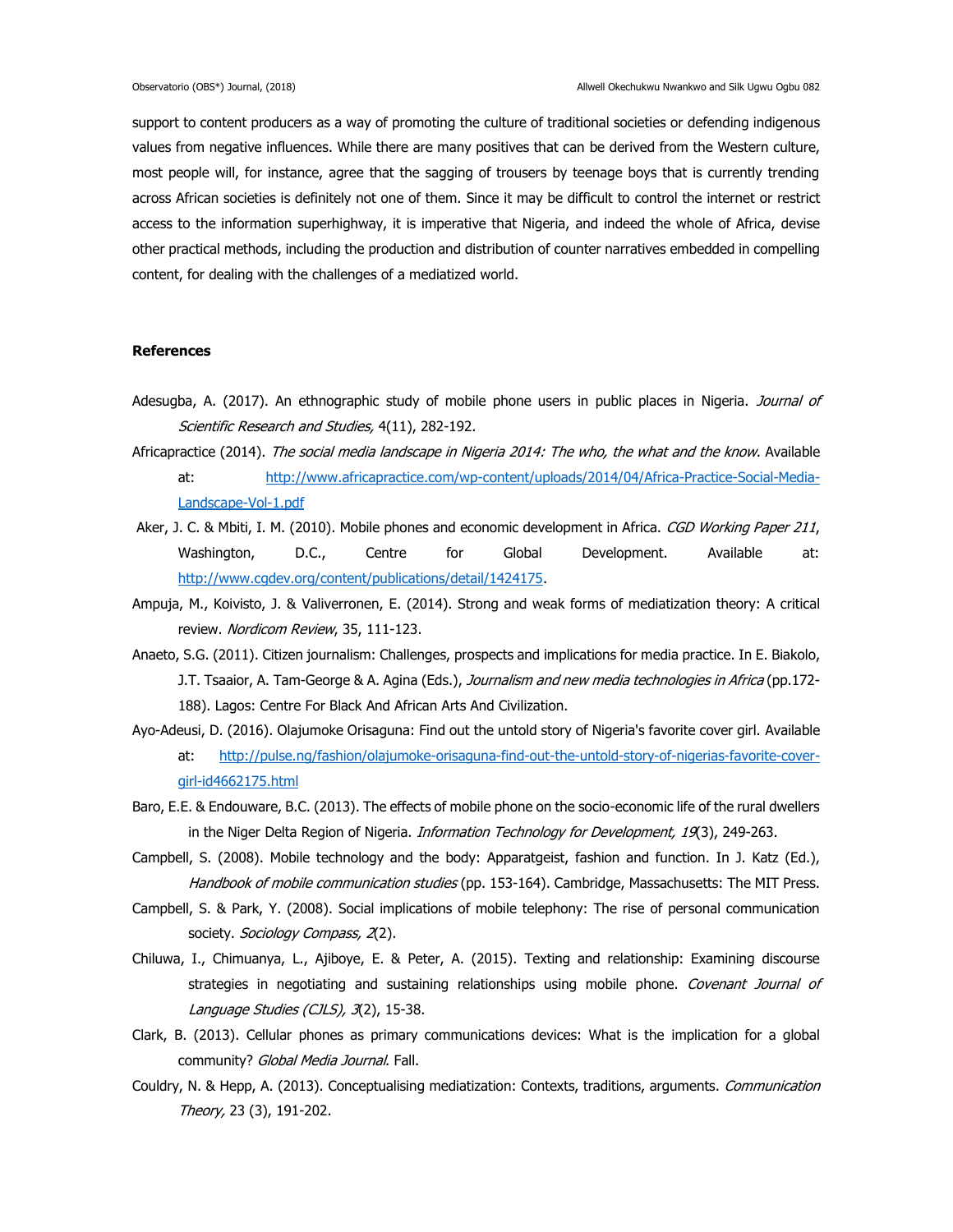- Deacon, D. & Stanyer, J. (2014). Mediatization: Key concept or conceptual bandwagon. Media, Culture & Society,  $36(7)$ , 1032-1044.Deacon, D. & Stanyer, J. (2015). `Mediatization and' or Mediatization of? A response to Hepp et al. Media, Culture and Society, 37(4), 655 - 657.
- Drotner, K. (2005). Media on the move: Personalized media and the transformation of publicness. Journal of Media Practice,  $6(1)$ , 53-64.
- Fidalgo, A., Telleria, A., Carvalheiro, J., Canavilhas, J., & Correira, J. (2013). Human being as communication portal: The construction of the profile on mobile phones. Revista Latina de comunicación social, 68.
- Filani, K. (2014). Nigerian lady who started the salt & water ebola cure rumour tenders apology. Available at: <http://www.kemifilani.com/2014/08/nigerian-lady-who-started-salt-water.html>
- Flavio, A. (2015, February 23). Cell phones damage your body parts. Available at[: http://anonhq.com/body-part](http://anonhq.com/body-part-keep-cell-phone-dies-actual-death/)[keep-cell-phone-dies-actual-death/](http://anonhq.com/body-part-keep-cell-phone-dies-actual-death/)
- Gilbert, J. (2018). 'They're my contacts, not my friends': Reconfiguring affect and aspirations through mobile communication in Nigeria. Ethnos, 83(2), 237-254.
- GSMA GSM Association, Deloitte, Wireless Intelligence. (2012). Sub-Saharan Africa mobile observatory 2012. Available at:

[http://www.gsma.com/publicpolicy/wpcontent/uploads/2012/03/SSA\\_FullReport\\_v6.1\\_clean.pdf](http://www.gsma.com/publicpolicy/wpcontent/uploads/2012/03/SSA_FullReport_v6.1_clean.pdf)

- GSMA (2016). Mobile for development utilities: Assessing the opportunity for pay-as-you-go solar in Nigeria. Available at: [http://www.gsma.com/mobilefordevelopment/wp content/uploads/2016/02/GSMA-](http://www.gsma.com/mobilefordevelopment/wp%20content/uploads/2016/02/GSMA-Feasibility-Study_PAYG-solar-in-Nigeria-Utilities-blog-20160210.pdf)[Feasibility-Study\\_PAYG-solar-in-Nigeria-Utilities-blog-20160210.pdf](http://www.gsma.com/mobilefordevelopment/wp%20content/uploads/2016/02/GSMA-Feasibility-Study_PAYG-solar-in-Nigeria-Utilities-blog-20160210.pdf)
- Hepp, A., Hjarvard, S. & Lundby, K. (2015). Mediatization: Theorizing the interplay between media, culture and society. Media, culture & society, 1-11.
- Hjarvard, S. (2008). The mediatization of society: A theory of the media as agents of social and cultural change. Nordicom review, 29(2), 105-134
- Hjarvard, S. (2013). The mediatization of culture and society. Abingdon, Oxon: Routledge
- Ibraheem, I.A., Ogwezzy-Ndisika, A.O. & Tejumaiye, A. (2015). Beyond influence: Media and the 2015 presidential election. Available at: [http://www.inecnigeria.org/wp-content/uploads/2015/07/Conference-](http://www.inecnigeria.org/wp-content/uploads/2015/07/Conference-Paper-by-Ismail-Adegboyega-and-Co.pdf)[Paper-by-Ismail-Adegboyega-and-Co.pdf](http://www.inecnigeria.org/wp-content/uploads/2015/07/Conference-Paper-by-Ismail-Adegboyega-and-Co.pdf)
- Ilharco, F. (2007). Where are you? A Heideggerian analysis of the mobile phone. Comunicação & Cultura, 3.
- Jayawardhena, C., Kuckertz, A., & Karjaluoto, H. K. (2009). Antecedents to permission based mobile marketing: An initial examination. European journal of marketing, 43(3/4), 473-499.
- Kaun, A. & Fast, K. (2014). Introduction: The mediatization of culture and everyday life. In Kaun, A. & Fast, K. (Eds.) The mediatization of culture and everyday life (pp. 6-18). Karlstad University Studies. Available at: <http://sh.diva-portal.org/smash/get/diva2:698718/FULLTEXT02.pdf>
- Kellner, D. (1995). Media culture: Cultural studies, identity and politics between the modern and the postmodern. London: Routledge.
- Khunou, G. (2012). Making love possible: Cell phones and intimate relationships. African Identities, 10(2), 169-179.
- Kortti, J. (2017). Media history and the mediatization of everyday life. Media History, 23(1), 115-129.
- Krotz, F. (2017). Explaining the mediatisation approach. *Javnost: The Public, 24*(2), 103-118.